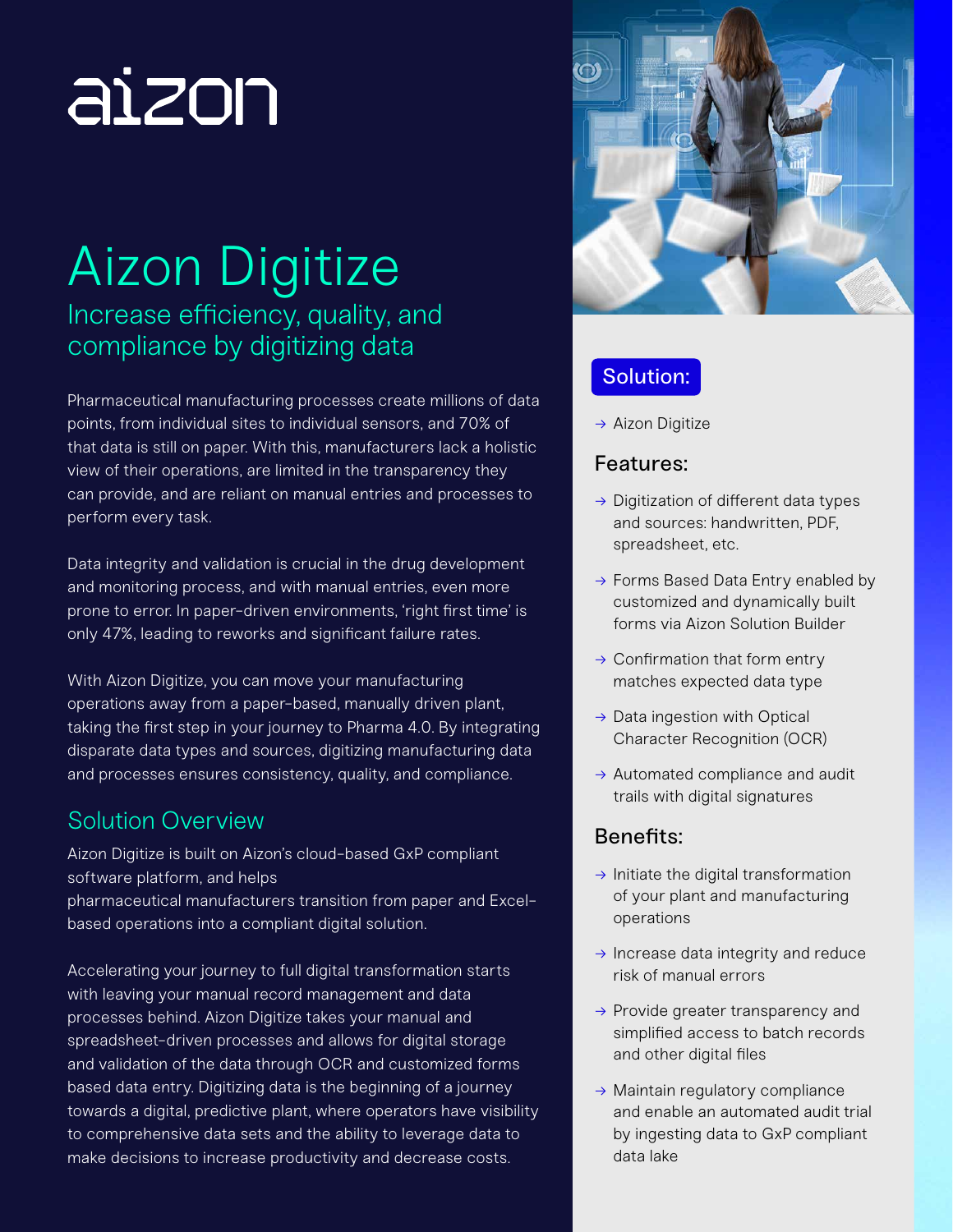## Aizon Digitize Key Features and Benefits

#### → Initiate your digital transformation

- Aizon Digitize uses OCR technology to convert images and physical documents into a digital, searchable format, in near-real time.
- $\rightarrow$  Simplify and streamline data entry
	- Aizon Digitize enables faster data processing and minimizes the risk of human error with Forms Based Data Entry.

#### $\rightarrow$  Increase data integrity and reduce risk

– Aizon Digitize provides greater transparency and simplified access to records of all types by establishing a single source of truth.

#### → Future proofed platform investment

– Aizon's SaaS platform is built to enable your entire digital maturity journey. Continuous software improvements and updates mean you will always have the most up-to-date, compliant features.

#### → Fully GxP Compliant

Aizon's Digitize platform's robust security The platform allows you to maintain full GxP compliance via robust security features and data validation processes that are specifically and expertly designed to adhere to fluid pharmaceutical regulatory requirements. Aizon complies with industry standards to provide GxP compliance you can trust:

- Quality: ISO 9001
- Information Security: ISO 27001
- Cloud Security: ISO 27017
- All data collection complies with ALCOA+ principles

## Aizon Digitize Launching in Q2'22

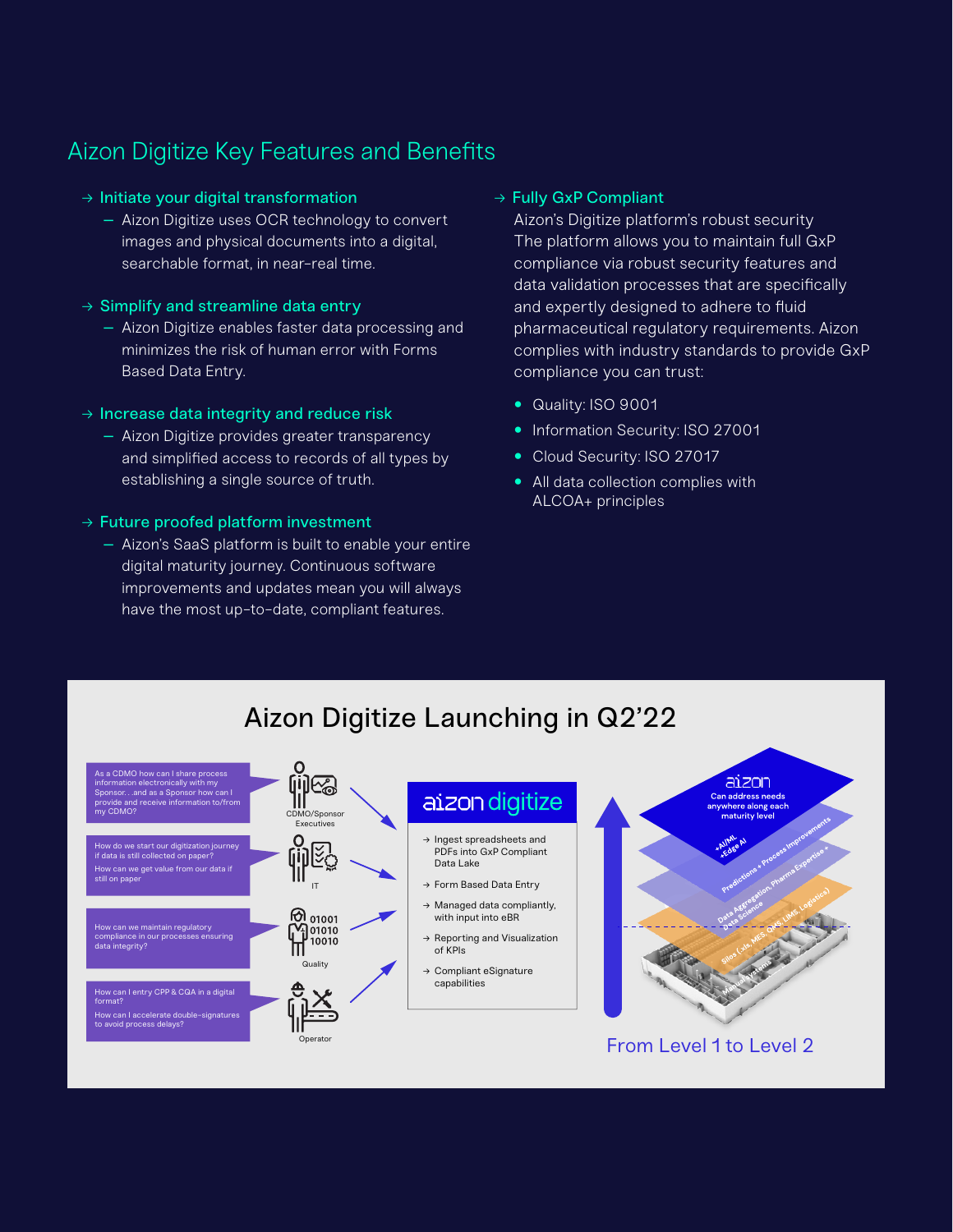#### **Awards**



Pharma Manufacturing Pharma Innovation Award



Frost & Sullivan 2020 Enabling Technology Leadership Award



**The Top 25 Biotech CEOs of 2022 [#15]** For their commitment to improving lives through the advancement of medicine

#### **Industry Leading Initiatives**



**Parenteral Drug Association** A Leading Global Facilitator for Pharma & Biopharma Industries



**Association of Food & Drug Officials** AI in Operations Team



**International Society for Pharmaceutical Engineering** The Largest Pharma Engineering Association

#### **Certifications, Standards, and Regulations**